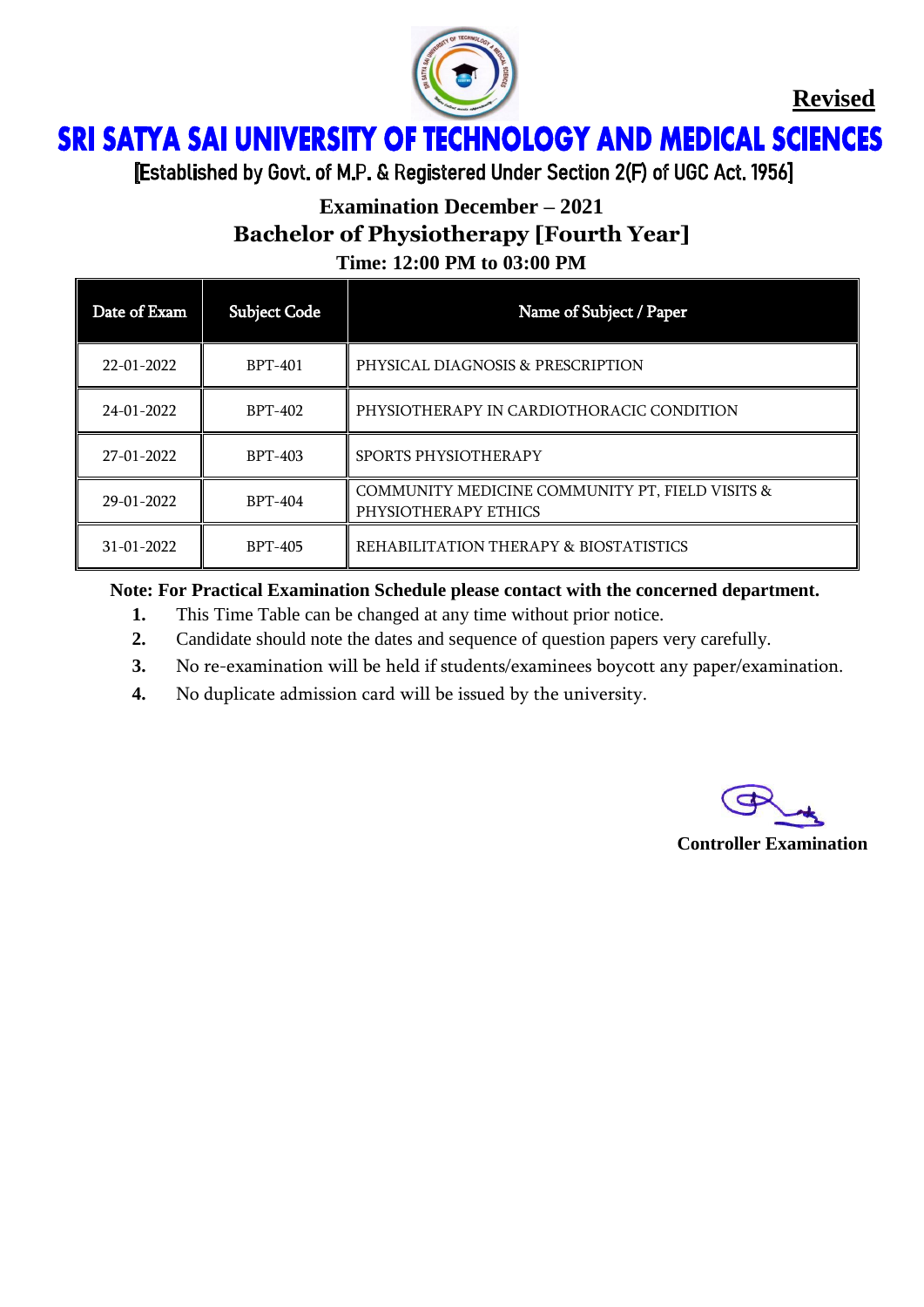

## ì Ï

[Established by Govt. of M.P. & Registered Under Section 2(F) of UGC Act. 1956]

# **Examination December – 2021 Bachelor of Physiotherapy [Third Year] Time: 12:00 PM to 03:00 PM**

| Date of Exam | <b>Subject Code</b> | Name of Subject / Paper                                             |
|--------------|---------------------|---------------------------------------------------------------------|
| 22-01-2022   | <b>BPT-301</b>      | NEUROLOGY, NEUROSURGERY, CARDIOTHORACIC DISEASE &<br><b>SURGERY</b> |
| 24-01-2022   | <b>BPT-302</b>      | PHYSIOTHERAPY IN ORTHOPEDIC                                         |
| 27-01-2022   | <b>BPT-303</b>      | PHYSIOTHERAPY IN NEUROLOGY & NEUROSURGERY                           |
| 29-01-2022   | <b>BPT-304</b>      | PHYSICAL EVALUATION                                                 |
| 31-01-2022   | <b>BPT-305</b>      | <b>BIO-MECHANICS AND BIO-ENGINEERING</b>                            |

- **1.** This Time Table can be changed at any time without prior notice.
- **2.** Candidate should note the dates and sequence of question papers very carefully.
- **3.** No re-examination will be held if students/examinees boycott any paper/examination.
- **4.** No duplicate admission card will be issued by the university.

**Controller Examination**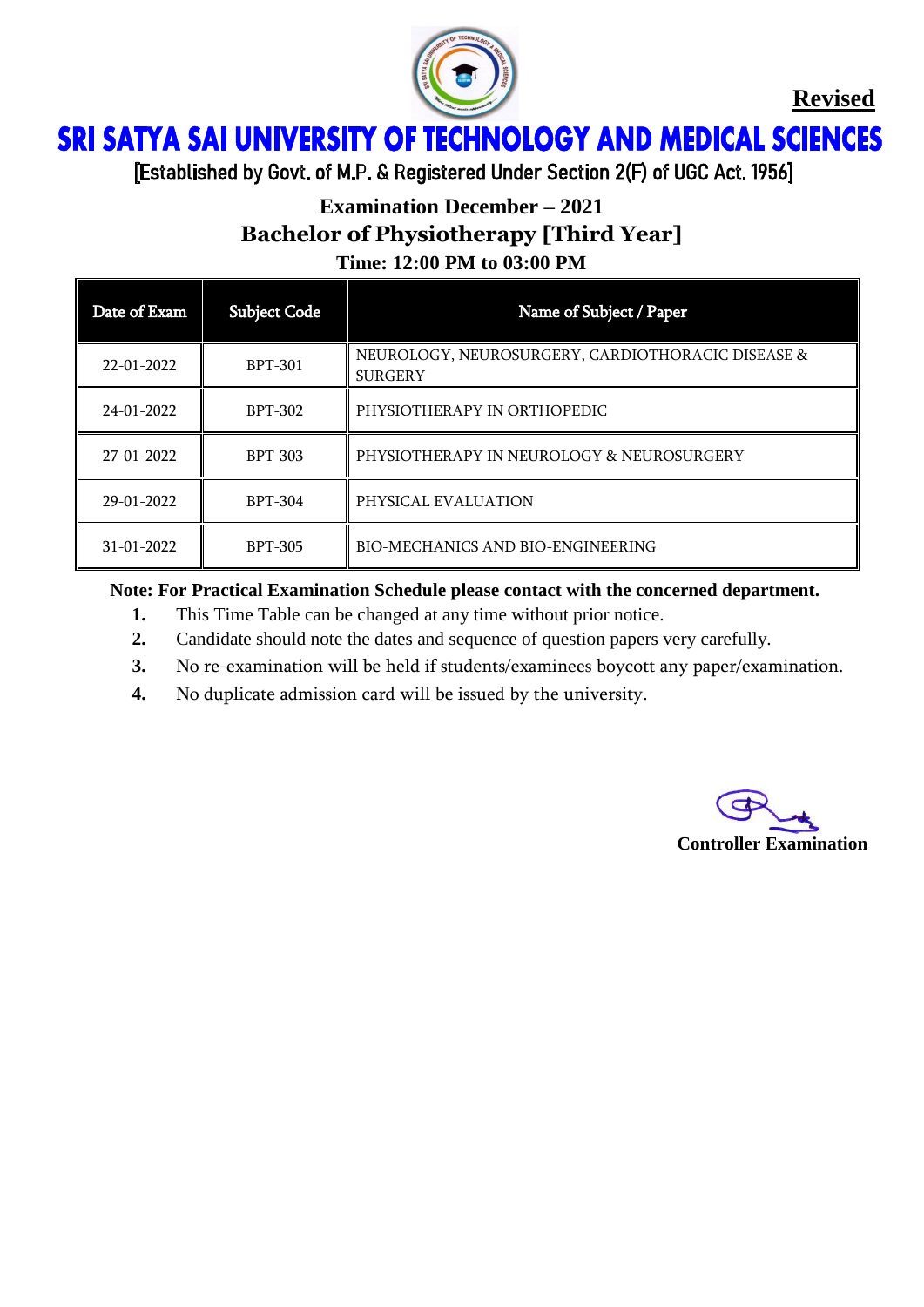

## **SRI SATYA SAI UNIVERSITY OF TECHNOLOGY AND MEDICAL SCIENCES** Ï

[Established by Govt. of M.P. & Registered Under Section 2(F) of UGC Act. 1956]

# **Examination December – 2021 Bachelor of Physiotherapy [Second Year]**

**Time: 12:00 PM to 03:00 PM** Date of Exam Subject Code Name of Subject / Paper 22-01-2022 **BPT-201** BIOCHEMISTRY AND PHARMACOLOGY 24-01-2022 BPT-202 PATHOLOGY AND MICROBIOLOGY 27-01-2022 BPT-203 GENERAL SURGERY, OBSTETRICS & GYNAECOLOGY, ENT & OPHTHAMOLOGY 29-01-2022 BPT-204 GENERAL MEDICINE 31-01-2022 BPT-205 ORTHOPEDICS 01-02-2022 BPT-206 ELECTROTHERAPY 03-02-2022 BPT-207 EXERCISE THERAPY INCLUDING YOGA

- **1.** This Time Table can be changed at any time without prior notice.
- **2.** Candidate should note the dates and sequence of question papers very carefully.
- **3.** No re-examination will be held if students/examinees boycott any paper/examination.
- **4.** No duplicate admission card will be issued by the university.